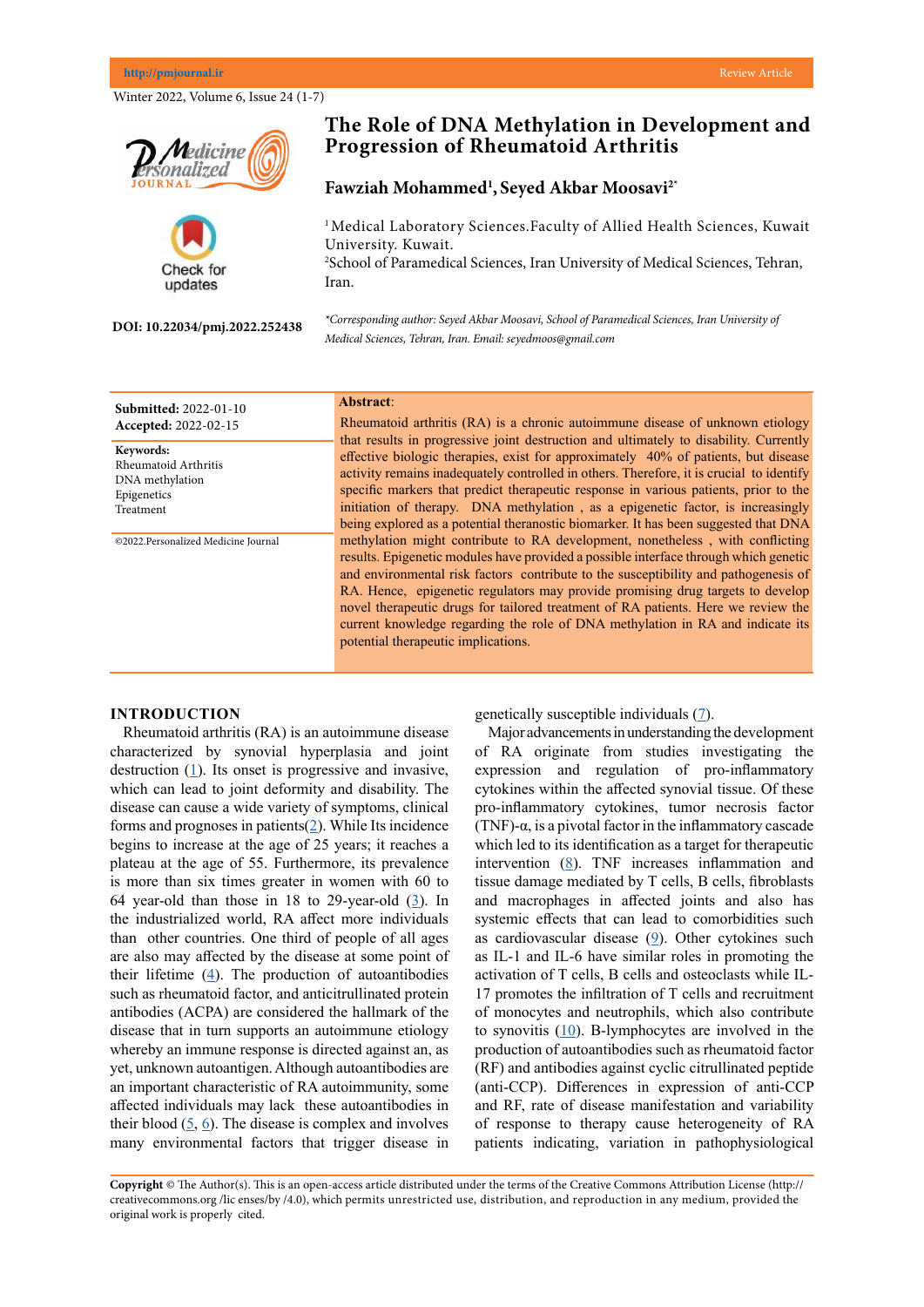mechanisms, implication in the disease development and progression  $(11, 12)$  $(11, 12)$  $(11, 12)$ .

In recent years, numerous studies have started to focus on the role of epigenetics in RA and investigate its contribution to the heterogeneity of patients [\(13](Tam LS, Gu J, Yu D. Pathogenesis of ankylosing spondylitis. Nature Reviews Rheumatology. 2010 Jul;6(7):399-405.)). DNA methylation and histone modifications, are important epigenetic factors that affect the expression of immune-related genes and inflammation progression have become promising mechanisms to explain the pathogenesis of RA  $(14)$  $(14)$  $(14)$ . Epigenetic changes in RA have been studied both in mononuclear cells of peripheral blood as well as other type of immune cells such as monocytes, T-cells and B-cells  $(15)$  $(15)$ . In addition the epigenetic modifications in the RA synovial fibroblasts (RASFs) are of particular interest because of their aggressive phenotype, which remain stable for several passages in cell culture  $(16)$  $(16)$  $(16)$ . RASFs are clue cells of joint damage and inflammation development due to pro-inflammatory and catabolic molecules synthesis, promoting abnormal proliferation and invasiveness  $(17)$  $(17)$ . Numerous studies have found that methylation in immune cells may lead to RA progression through coordinated control of immune cell differentiation and function  $(18)$  $(18)$ . In this review we aim to collate the current knowledge on DNA methylation in autoimmunity with a particular focus on RA, its role in altering gene expression in different cells that contribute to the pathogenesis of RA, and discuss its therapeutic and diagnostic potential.

## *Molecular Mechanism of RA*

RA primarily affects synovial joints, in which the balance between recognition of pathogens and avoidance of self-attack is impaired and the immune system attacks and destroys healthy tissue ([19](Hitchon CA, El-Gabalawy HS. Suppl 1: the synovium in rheumatoid arthritis. The open rheumatology journal. 2011;5:107.
)). Additionally, there is increased recruitment and migration of immune cells from the bloodstream into the target tissue, including synovial membrane or synovial fluid  $(3, 20)$  $(3, 20)$  $(3, 20)$  $(3, 20)$  $(3, 20)$ . Consequently, such an influx of activated immune cells producing an enhanced level of pro-inflammatory cytokines that leads to the progressive erosion of articular cartilage  $(21)$  $(21)$ . Leukocytes, including T cells, B cells and phagocytes, are the main types of immune cells in the rheumatoid synovium [\(22](Bogdanos DP, Smyk DS, Rigopoulou EI, Mytilinaiou MG, Heneghan MA, Selmi C, Gershwin ME. Twin studies in autoimmune disease: genetics, gender and environment. Journal of autoimmunity. 2012 May 1;38(2-3):J156-69.
)). In fact, macrophages and granulocytes produce chemokines, pro-inflammatory cytokines, and reactive oxygen species, which are associated with classical inflammation. Besides, B lymphocytes play critical roles in the pathogenesis of RA  $(23)$  $(23)$ . They are the main source of ACPAs and RF which involve in the formation of immune complexes as well as complement activation in the joints  $(24)$  $(24)$ . B cells associated with the pathogenesis of RA disease not only activated by the presentation of antigens but also play a pivotal role in the development of the disease due to the production of antibodies, anti-self-antibodies

and cytokines. In addition to the role of soluble pro inflammatory molecules and activity markers, such as TNF, interleukin (IL)-6 and C-reactive protein, in the pathogenesis of RA, local synovial cellular interactions drive the key processes of long-term cellular proliferation and destruction of the rheumatoid joint  $(25, 26)$  $(25, 26)$  $(25, 26)$  $(25, 26)$ .

## *influencing factors in RA*

People born with certain genes, called HLA class II genotypes, are more likely to develop RA ([27](Abbasi M, Mousavi MJ, Jamalzehi S, Alimohammadi R, Bezvan MH, Mohammadi H, Aslani S. Strategies toward rheumatoid arthritis therapy; the old and the new. Journal of cellular physiology. 2019 Jul;234(7):10018-31.
)). Although it is undeniable that genetic factors play the major role in the susceptibility of the illness , nonetheless, the low concordance rate (12–20%) observed in monozygotic twins suggests that environmental factors may also play a significant role in the pathogenesis of RA ([28](Frisell T, Saevarsdottir S, Askling J. Family history of rheumatoid arthritis: an old concept with new developments. Nature Reviews Rheumatology. 2016 Jun;12(6):335-43.
)). Environmental factors such as smoking and infections may have affect the incidence of the disease as well as the rate of progression and severity of the RA  $(29)$  $(29)$  $(29)$ . Moreover, other known environmental factors such as latent viral infections, sex hormones and deficiency of vitamin D may influence the disease  $(30)$  $(30)$ . It is thought that these environmental factors influence epigenetic modifications, which in concert with the individual genetic susceptibility status result in the development of RA symptoms. Genetic heterogeneity however, does not explain all the features of illness  $(31, 32)$  $(31, 32)$  $(31, 32)$  $(31, 32)$  $(31, 32)$ . Thus, investigation of epigenetic factors and mechanisms associated with the progression of the disease and response to treatment is increasingly important. Nevertheless, Investigating the epigenetic landscape can provide novel therapeutic targets  $(5, 33)$  $(5, 33)$  $(5, 33)$  $(5, 33)$ .

#### *Treatment for arthritis rheumatoid*

The main treatment goals are to control inflammation, ease pain, and reduce disability linked to RA  $(34)$  $(34)$  $(34)$ . Current treatment guidelines recommend that patients initially treated with a combination of corticosteroids and disease-modifying antirheumatic drugs (DMARDs) to slow down disease progression and reduce synovitis along with disability  $(35)$  $(35)$ . Though many people with RA need to take more than one drug to combat the disease. This is because drugs work in different ways to reduce the symptoms $(36)$  $(36)$  $(36)$ . There are three types of DMARD:

•conventional synthetic DMARDs (sometimes called csDMARDs)

•biological therapies (sometimes called bDMARDs).

•targeted synthetic DMARDs (sometimes called tsDMARDS)

Some DMARDs include hydroxychloroquine (Plaquenil), leflunomide (Arava), sulfasalazine (Azulfidine), or tofacitinib (Xeljanz) [\(37](McInnes IB, Schett G. Pathogenetic insights from the treatment of rheumatoid arthritis. The Lancet. 2017 Jun 10;389(10086):2328-37.), [38](Bullock J, Rizvi SA, Saleh AM, Ahmed SS, Do DP, Ansari RA, Ahmed J. Rheumatoid arthritis: a brief overview of the treatment. Medical Principles and Practice. 2018;27(6):501-7.
)). Although steroids are sometimes known by their full name: corticosteroids, it helps to reduce the pain, stiffness and inflammation caused by RA ([39\)](Oliver J, Plant D, Webster AP, Barton A. Genetic and genomic markers of anti-TNF treatment response in rheumatoid arthritis. Biomarkers in Medicine. 2015 Jun;9(6):499-512.
). The most common anti-inflammatory steroids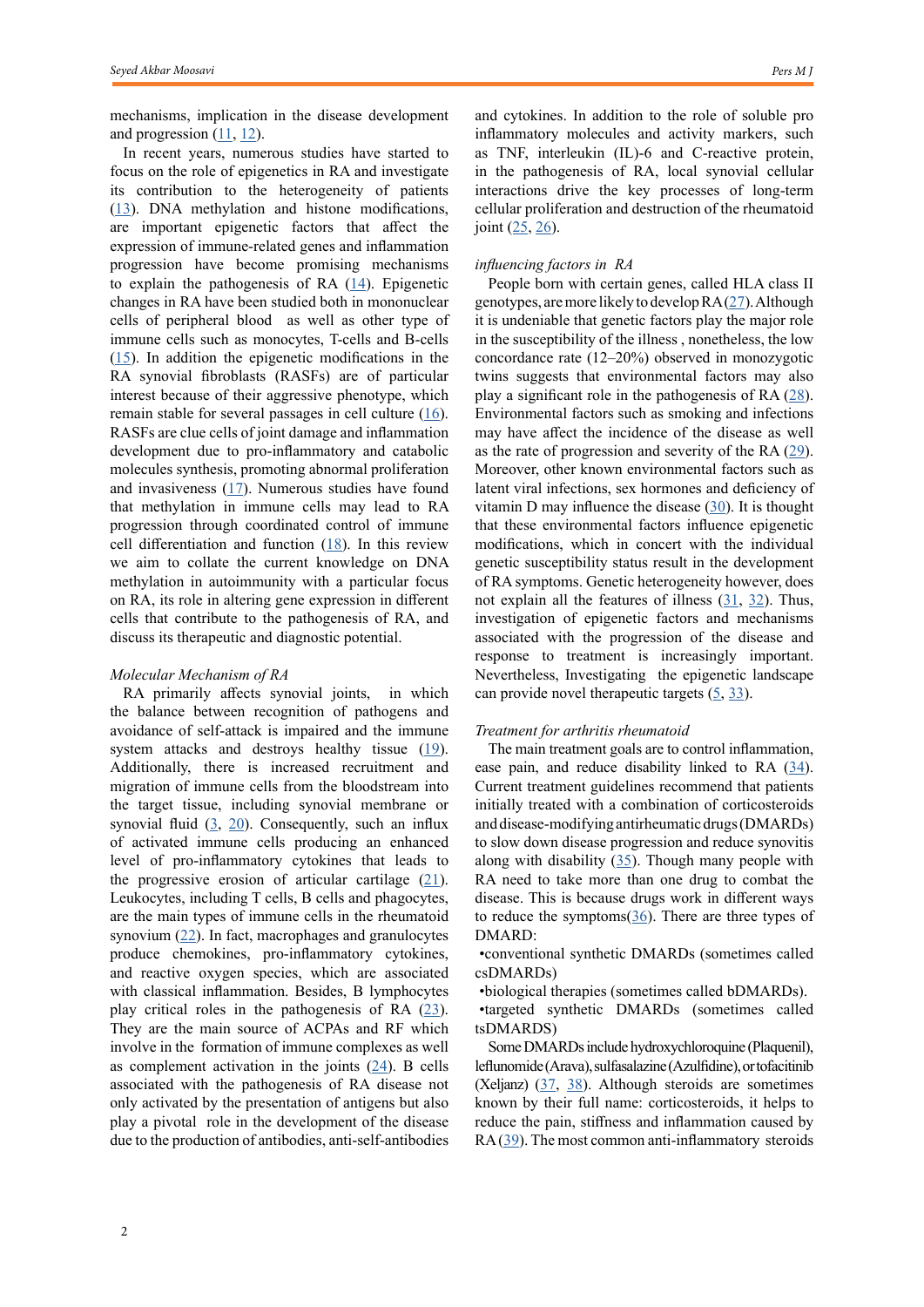include hydrocortisone (Cortef), methylprednisolone (Medrol), and prednisone (Deltasone) ([40\)](Rein P, Mueller RB. Treatment with biologicals in rheumatoid arthritis: an overview. Rheumatology and therapy. 2017 Dec;4(2):247-61.
). Nonsteroidal anti-inflammatory drugs (NSAIDs) can be used to help control symptoms of pain, swelling or stiffness. They commonly used in combination with painkillers ([41](Zampeli E, Vlachoyiannopoulos PG, Tzioufas AG. Treatment of rheumatoid arthritis: unraveling the conundrum. Journal of autoimmunity. 2015 Dec 1;65:1-8.
)).

Biologic therapies are genetically engineered human proteins that specifically target inflammatory cytokines, such as TNF- $\alpha$  and IL-6 or immune pathways, such as CTLA-4 costimulatory pathways, or B cells  $(42)$  $(42)$ . Though when bone damage from the arthritis become severe or pain is not controlled with medications, surgery is an option to restore function to a damaged joint  $(43)$  $(43)$  $(43)$ .

#### *Mechanism of DNA methylation*

Epigenetics refers to chemical modifications that influence gene regulation without changing the DNA sequence  $(44)$  $(44)$  $(44)$ . These alterations include DNA methylation and post-translational modifications of histone proteins $(45)$  $(45)$  $(45)$ . This review will focus mainly on studies of DNA methylation as a biomarker of response to treatment in RA. DNA methylation is a heritable epigenetic marker involving the covalent transfer of a methyl group to the C-5 position of the cytosine ring of DNA by DNA methyltransferases (Fig1)  $(4, 46)$  $(4, 46)$  $(4, 46)$  $(4, 46)$  $(4, 46)$ . However, more than 98% of DNA methylation occurs in a CpG dinucleotide context in somatic cells, while as much as a quarter of all methylation appears in a non-CpG context in embryonic stem cells (ESCs) [\(47](Renauer P, Coit P, Jeffries MA, Merrill JT, McCune WJ, Maksimowicz-McKinnon K, Sawalha AH. DNA methylation patterns in naïve CD4+ T cells identify epigenetic susceptibility loci for malar rash and discoid rash in systemic lupus erythematosus. Lupus science & medicine. 2015 Sep 1;2(1):e000101.
)).

DNA methylation is a more stable biomarker than gene expression, and aberrant methylation has been reported in several cancers  $(48)$  $(48)$  $(48)$ . DNA methylation has also been found to predict response to therapy; for example, an epigenome-wide association study (EWAS) identified methylation signatures as a predictive response to anti-EGFR, a common therapeutic for metastatic colorectal cancers  $(49, 50)$  $(49, 50)$  $(49, 50)$  $(49, 50)$  $(49, 50)$ .

#### *Impaired DNA methylation in RA*

Whole genome analysis of aged individuals has highlighted a number of hypomethylated regions that may contribute to age-related diseases, including some autoimmune diseases such as  $RA(51)$  $RA(51)$  $RA(51)$ . The first evidence to suggest that DNA methylation may play a role in aging and autoimmunity came from studies investigating the effect of the DNA methyltransferase inhibitor 5-azacytidine that can induce symptoms associated with autoimmunity  $(52)$  $(52)$ . There is emerging evidence of the interrelationship between DNA methylation and inflammation in regulating immune pathways. For example, the cytokine, IL-6, has been reported to increase the expression of DNMT1, levels of which correlate with DNA methylation in T cells [\(53](Sun B, Hu L, Luo ZY, Chen XP, Zhou HH, Zhang W. DNA methylation perspectives in the pathogenesis of autoimmune diseases. Clinical Immunology. 2016 Mar 1;164:21-7.)). Studies have shown that the extent of methylation regulates migration, differentiation, and activation of T-cells. T cell activation leads to demethylation of the interleukin-2 promoter, resulting in interleukin-2 production ([54](de Andres MC, Perez-Pampin E, Calaza M, Santaclara FJ, Ortea I, Gomez-Reino JJ, Gonzalez A. Assessment of global DNA methylation in peripheral blood cell subpopulations of early rheumatoid arthritis before and after methotrexate. Arthritis research & therapy. 2015 Dec;17(1):1-9.
)). Such impairment of DNA methylation may play a role in RA pathogenesis. Specifically for RA, differential DNA methylation has been demonstrated in the IL-6 promoter  $(55)$  $(55)$  $(55)$ . In 2008, Nile and colleagues found that IL-6 promoter methylation reduced transcriptional activity and identified a single CpG within the IL-6 promoter that was key to regulating IL-6 gene expression ([53\)](Sun B, Hu L, Luo ZY, Chen XP, Zhou HH, Zhang W. DNA methylation perspectives in the pathogenesis of autoimmune diseases. Clinical Immunology. 2016 Mar 1;164:21-7.).

Recent studies confirmed a global DNA hypomethylation in T-cells and monocytes of RA patients compared to healthy individuals ([56](Park SH, Kim SK, Choe JY, Moon Y, An S, Park MJ, Kim DS. Hypermethylation of EBF3 and IRX1 genes in synovial fibroblasts of patients with rheumatoid arthritis. Molecules and cells. 2013 Apr;35(4):298-304.
)). In CD4+ T cells, 383 hyper- and 785 hypo-methylated genes were identified in RA patients ( $p < 3.4 \times 10^{-7}$ ), including three regions within HLA that were frequently



## **DNA** methylation

**Fig1.** DNA methyltransferases (DNMTs), responsible for the transfer of a methyl group from the universal methyl donor, S-adenosyl-L-methionine (SAM), to the 5-position of cytosine residues in DNA (46).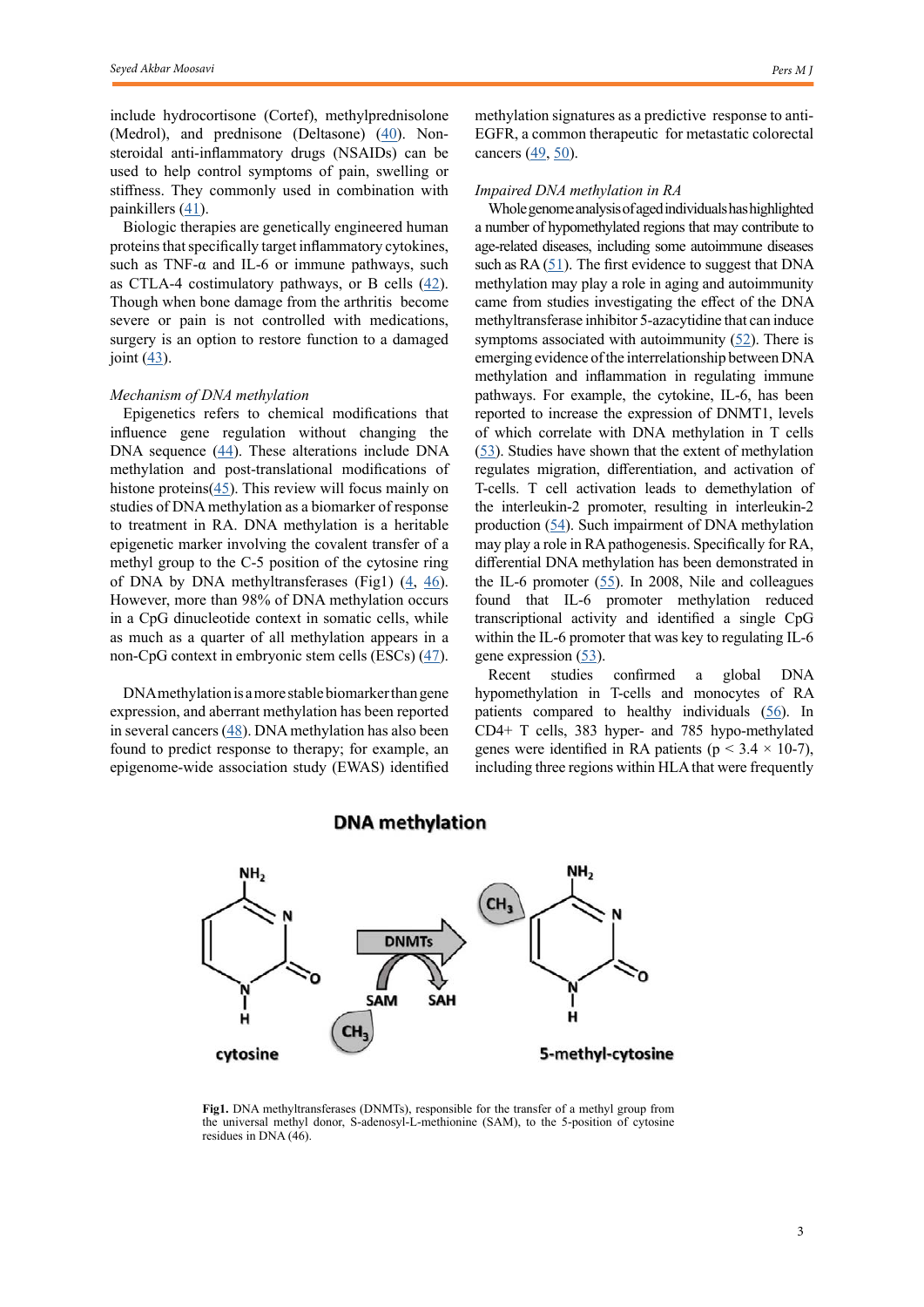hypomethylated ([57](Hammaker D, Whitaker JW, Maeshima K, Boyle DL, Ekwall AK, Wang W, Firestein GS. LBH gene transcription regulation by the interplay of an enhancer risk allele and DNA methylation in rheumatoid arthritis. Arthritis & rheumatology. 2016 Nov;68(11):2637-45.
)). Genome-wide analysis of DNA methylation by microarrays revealed its impact in B-cells on the early stages of patients who have not yet received treatment compared to healthy donors. Genome-wide methylation change was also found in T and B [\(58](Guderud K, Sunde LH, Flåm ST, Mæhlen MT, Mjaavatten MD, Lillegraven S, Aga AB, Evenrød IM, Norli ES, Andreassen BK, Franzenburg S. Rheumatoid Arthritis Patients, Both Newly Diagnosed and Methotrexate Treated, Show More DNA Methylation Differences in CD4+ Memory Than in CD4+ Naïve T Cells. Frontiers in immunology. 2020:194.
)). A study identified 150 and 113 CpG loci with unique methylation characteristics in T and B lymphocytes in patients with ERA.

Rheumatoid arthritis fibroblast-like synoviocytes (RA-FLS) are involved in the release of inflammatory mediators and matrix degrading enzymes, which are key effector cells leading to synovial inflammation and destruction of bone and cartilage ([59](Guo S, Zhu Q, Jiang T, Wang R, Shen Y, Zhu X, Wang Y, Bai F, Ding Q, Zhou X, Chen G. Genome-wide DNA methylation patterns in CD4+ T cells from Chinese Han patients with rheumatoid arthritis. Modern rheumatology. 2017 May 4;27(3):441-7.
)). The changes in DNA methylation in RA-FLS play important roles in the pathogenesis of illness. Hypomethylation in RA-FLS may be caused by the downregulation of DNMT1 and DNMT3A after inflammatory environmental stimulation ([60](Sellars M, Huh JR, Day K, Issuree PD, Galan C, Gobeil S, Absher D, Green MR, Littman DR. Regulation of DNA methylation dictates Cd4 expression during the development of helper and cytotoxic T cell lineages. Nature immunology. 2015 Jul;16(7):746-54.
)).

#### *DNA methylation as a biomarker in RA*

Biologic drug therapies represent a huge advance in the treatment of RA  $(61)$  $(61)$  $(61)$ . However, effective treatment of disease trol is achieved in only 30% of patients, making identification of biomarkers of response a research priority. Since DNA methylation appears to have a role in RA pathogenesis, it may also be a suitable biomarker of treatment response  $(62)$  $(62)$  $(62)$ . Just as serologic and genetic studies indicate that there may be more than one sub-type of RA with a wide range of responses to biologic treatment, differences in baseline methylation status may also serve as a marker of varied disease subtypes that might respond better to therapies targeting the particular pathway involved ([63](Viatte S, Massey J, Bowes J, Duffus K, arcOGEN Consortium, Eyre S, Barton A, Worthington J, Loughlin J, Arden N, Birrell F. Replication of associations of genetic loci outside the hla region with susceptibility to anti–cyclic citrullinated peptide–negative rheumatoid arthritis. Arthritis & rheumatology. 2016 Jul;68(7):1603-13.
)). DNA methylation may thus provide a biomarker of subsequent treatment response  $(64)$  $(64)$ . It is urgent to find novel markers to augment the diagnostic accuracy, prediction of disease onset , and its progression. For example Methylation levels of SHROOM1 in ERA are substantially increased, hence it can be applied as an early diagnostic biomarker  $(65)$  $(65)$ . Additionally, identification of aberrant DNA methylation may change disease onset which in turn it might lead to a better understanding of the risk factors that contribute to disease development and thus result in the identification of specific biomarkers for disease analysis( $66$ ). Recently, reverse transcriptase (RT)-PCR assays have been developed to quantify the number of Foxp3+ cells within RA tissue samples  $(67)$  $(67)$  $(67)$ .

It should be noted that there may be other appropriate biomarkers of response. Micro-RNAs (miRNA) are small, noncoding RNA structures that act as regulators of gene expression  $(68)$  $(68)$  $(68)$ . There is increasing evidence that implicates dysregulation of miRNA in blood, T cells, and synovial fibroblasts in inflammation and joint destruction are found in RA patients. There have been a number of successful therapies for patients, however , a proportion of patients fail to respond to conventional therapy  $(69)$  $(69)$ . Ideally, it would be useful to identify this fraction of nonresponders earlier in the course of the disease, to provide better treatment regimes that are tailored towards the individual patient. It is becoming clear that RA patients display a differentially methylated genome when compared to healthy individuals  $(70)$  $(70)$  $(70)$ . This raises the possibility that measuring DNA methylation patterns of responders and nonresponders may lead to the use of DNA methylation as a predictive biomarker for treatment response  $(71)$  $(71)$ .

### **CONCLUSIONS**

In recent decades, many studies have shown that epigenetic mechanisms are involved in the regulation of all biological processes in the body from impregnation to death. In recent years, a major advancement has taken place in understanding the role of DNA methylation in the pathogenesis of RA, hence it can be used as effective biomarker in the disease process ([72](Tabares P, Berr S, Langenhorst D, Sawitzki B, Ten Berge I, Tony HP, Hünig T. Short‐term cytokine stimulation reveals regulatory T cells with down‐regulated Foxp3 expression in human peripheral blood. European journal of immunology. 2018 Feb;48(2):366-79.
)). It is hoped that the progress made in identifying epigenetic mechanisms occurring in cancer can also be exploited in inflammatory disease for other disease assessment. Unfortunately, studies on the clinical use of epigenetic drugs modulating aberrant DNA methylation patterns in RA are at a very early stage. More research should be conducted on DNA methylation in regard to treatment and diagnosis of cancer and proliferative diseases ([73\)](Moosavi A, Ardekani AM. Role of epigenetics in biology and human diseases. Iranian biomedical journal. 2016 Nov;20(5):246.
). Moreover, identified differential methylation genes can be applied as useful biomarkers to predict disease progression and severity and also provide potential therapeutic targets for RA. Epigenetic modifications as drug targets could provide a new direction of pharmacological research for the development of novel drugs that alleviate symptoms of high toxicity, low efficiency, and high cost of the current medical care. For example, demethylation of FOXP3 is used as a biomarker to evaluate the therapeutic drug response, which provides a direction for the precision treatment of RA  $(74)$  $(74)$  $(74)$ . It is crucial to find new DNA methylation biomarkers that can be used in everyday practice to detect early onset of RA before the induction of irreversible joint destruction . These knowledges collectively may not only delay or reduce disease progression but also it decreases the costs of health care  $(75)$  $(75)$ .

## **REFERENCES**

- 1.McInnes IB, Schett G. The pathogenesis of rheumatoid arthritis. New England Journal of Medicine. 2011 Dec 8;365(23):2205-19.
- 2.Burmester GR, Pope JE. Novel treatment strategies in rheumatoid arthritis. The Lancet. 2017 Jun 10;389(10086):2338-48.
- 3.Feldmann M, Maini RN. Anti-TNF alpha therapy of rheumatoid arthritis: what have we learned? Annu. Rev. Immunol. 19, 163– 196 (2001).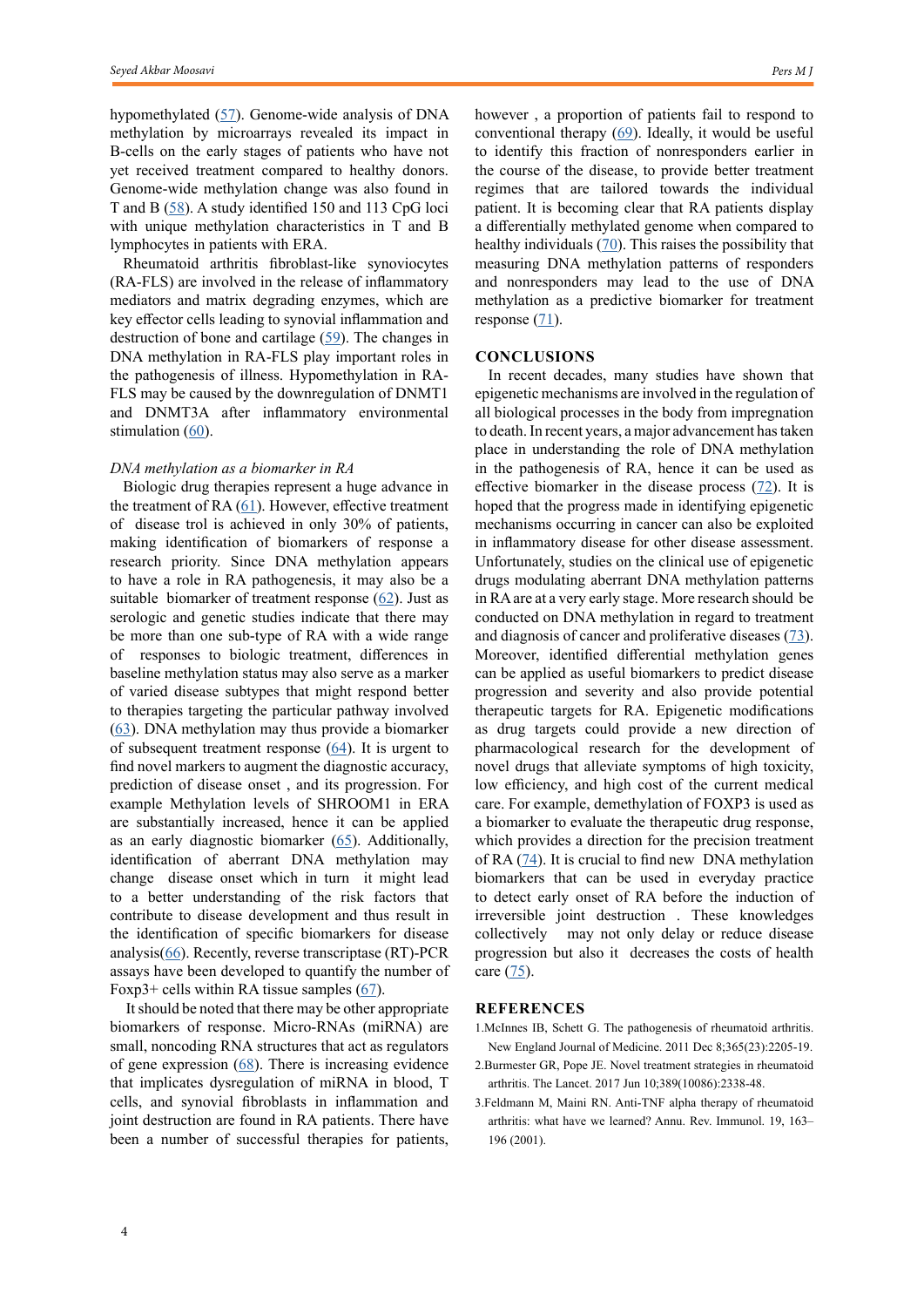- 4.Aletaha D, Smolen JS. Diagnosis and management of rheumatoid arthritis: a review. Jama. 2018 Oct 2;320(13):1360-72.
- 5.McInnes IB, Schett G. Pathogenetic insights from the treatment of rheumatoid arthritis. The Lancet. 2017 Jun 10;389(10086):2328-37.
- 6.Okada Y, Eyre S, Suzuki A, Kochi Y, Yamamoto K. Genetics of rheumatoid arthritis: 2018 status. Annals of the rheumatic diseases. 2019 Apr 1;78(4):446-53.
- 7.Ai R, Laragione T, Hammaker D, Boyle DL, Wildberg A, Maeshima K, Palescandolo E, Krishna V, Pocalyko D, Whitaker JW, Bai Y. Comprehensive epigenetic landscape of rheumatoid arthritis fibroblast-like synoviocytes. Nature communications. 2018 May 15;9(1):1-1.
- 8.Tseng CC, Lin YZ, Lin CH, Li RN, Tsai WC, Ou TT, Wu CC, Sung WY, Yen JH. Genetic and epigenetic alteration of the programmed cell death 1 in rheumatoid arthritis. European Journal of Clinical Investigation. 2019 Oct;49(10):e13094.
- 9.Meng H, Cao Y, Qin J, Song X, Zhang Q, Shi Y, Cao L. DNA methylation, its mediators and genome integrity. International journal of biological sciences. 2015;11(5):604.
- 10.Mazzone R, Zwergel C, Artico M, Taurone S, Ralli M, Greco A, Mai A. The emerging role of epigenetics in human autoimmune disorders. Clinical epigenetics. 2019 Dec;11(1):1-5.
- 11.Qiu H, Wu H, Chan V, Lau CS, Lu Q. Transcriptional and epigenetic regulation of follicular T-helper cells and their role in autoimmunity. Autoimmunity. 2017 Feb 17;50(2):71-81.
- 12.Bullock J, Rizvi SA, Saleh AM, Ahmed SS, Do DP, Ansari RA, Ahmed J. Rheumatoid arthritis: a brief overview of the treatment. Medical Principles and Practice. 2018;27(6):501-7.
- 13.Tam LS, Gu J, Yu D. Pathogenesis of ankylosing spondylitis. Nature Reviews Rheumatology. 2010 Jul;6(7):399-405.
- 14.Glant TT, Mikecz K, Rauch TA. Epigenetics in the pathogenesis of rheumatoid arthritis. BMC medicine. 2014 Dec;12(1):1-5.
- 15.Ospelt C. Epigenetic biomarkers in rheumatology-the future?. Swiss Medical Weekly. 2016;146:w14312.
- 16.Hardy RS, Hülso C, Liu Y, Gasparini SJ, Fong-Yee C, Tu J, Stoner S, Stewart PM, Raza K, Cooper MS, Seibel MJ. Characterisation of fibroblast-like synoviocytes from a murine model of joint inflammation. Arthritis Research & Therapy. 2013 Feb;15(1):1-5.
- 17.Lefevre S, Meier FM, Neumann E, Muller-Ladner U. Role of synovial fibroblasts in rheumatoid arthritis. Current pharmaceutical design. 2015 Jan 1;21(2):130-41.
- 18.Nasonov EL, Lila AM. Rheumatoid arthritis: achievements and unresolved issues. Terapevticheskii arkhiv. 2019 May 15;91(5):4-7.
- 19.Hitchon CA, El-Gabalawy HS. Suppl 1: the synovium in rheumatoid arthritis. The open rheumatology journal. 2011;5:107.
- 20.Laria A, Lurati A, Marrazza M, Mazzocchi D, Re KA, Scarpellini M. The macrophages in rheumatic diseases. Journal of inflammation research. 2016;9:1.
- 21.Ciechomska M, Wilson CL, Floudas A, Hui W, Rowan AD, van Eden W, Robinson JH, Knight AM. Antigen‐specific B lymphocytes acquire proteoglycan aggrecan from cartilage extracellular matrix resulting in antigen presentation and CD 4+ T‐cell activation. Immunology. 2014 Jan;141(1):70-8.
- 22.Bogdanos DP, Smyk DS, Rigopoulou EI, Mytilinaiou MG, Heneghan MA, Selmi C, Gershwin ME. Twin studies in autoimmune disease: genetics, gender and environment. Journal

of autoimmunity. 2012 May 1;38(2-3):J156-69.

- 23.Shi J, van Steenbergen HW, van Nies JA, Levarht EN, Huizinga TW, van der Helm-van AH, Toes RE, Trouw LA. The specificity of anti-carbamylated protein antibodies for rheumatoid arthritis in a setting of early arthritis. Arthritis research & therapy. 2015 Dec;17(1):1-6.
- 24.Ciechomska M, O'Reilly S. Epigenetic modulation as a therapeutic prospect for treatment of autoimmune rheumatic diseases. Mediators of inflammation. 2016 Aug 10;2016.
- 25.Carmona-Rivera C, Carlucci PM, Moore E, Lingampalli N, Uchtenhagen H, James E, Liu Y, Bicker KL, Wahamaa H, Hoffmann V, Catrina AI. Synovial fibroblast-neutrophil interactions promote pathogenic adaptive immunity in rheumatoid arthritis. Science immunology. 2017 Apr 14;2(10):eaag3358.
- 26.Klein K, Kabala PA, Grabiec AM, Gay RE, Kolling C, Lin LL, Gay S, Tak PP, Prinjha RK, Ospelt C, Reedquist KA. The bromodomain protein inhibitor I-BET151 suppresses expression of inflammatory genes and matrix degrading enzymes in rheumatoid arthritis synovial fibroblasts. Annals of the rheumatic diseases. 2016 Feb 1;75(2):422-9.
- 27.Abbasi M, Mousavi MJ, Jamalzehi S, Alimohammadi R, Bezvan MH, Mohammadi H, Aslani S. Strategies toward rheumatoid arthritis therapy; the old and the new. Journal of cellular physiology. 2019 Jul;234(7):10018-31.
- 28.Frisell T, Saevarsdottir S, Askling J. Family history of rheumatoid arthritis: an old concept with new developments. Nature Reviews Rheumatology. 2016 Jun;12(6):335-43.
- 29.Conigliaro P, D'Antonio A, Pinto S, Chimenti MS, Triggianese P, Rotondi M, Perricone R. Autoimmune thyroid disorders and rheumatoid arthritis: A bidirectional interplay. Autoimmunity Reviews. 2020 Jun 1;19(6):102529.
- 30.van der Woude D, van der Helm-van AH. Update on the epidemiology, risk factors, and disease outcomes of rheumatoid arthritis. Best Practice & Research Clinical Rheumatology. 2018 Apr 1;32(2):174-87.
- 31.van der Woude D, van der Helm-van AH. Update on the epidemiology, risk factors, and disease outcomes of rheumatoid arthritis. Best Practice & Research Clinical Rheumatology. 2018 Apr 1;32(2):174-87.
- 32.Suzuki A, Kochi Y, Okada Y, Yamamoto K. Insight from genomewide association studies in rheumatoid arthritis and multiple sclerosis. FEBS letters. 2011 Dec 1;585(23):3627-32.
- 33.Lundberg K, Wegner N, Yucel-Lindberg T, Venables PJ. Periodontitis in RA—the citrullinated enolase connection. Nature Reviews Rheumatology. 2010 Dec;6(12):727-30.
- 34.Singh JA, Saag KG, Bridges Jr SL, Akl EA, Bannuru RR, Sullivan MC, Vaysbrot E, McNaughton C, Osani M, Shmerling RH, Curtis JR. 2015 American College of Rheumatology guideline for the treatment of rheumatoid arthritis. Arthritis & rheumatology. 2016 Jan;68(1):1-26.
- 35.Scott DL. Biologics‐based therapy for the treatment of rheumatoid arthritis. Clinical Pharmacology & Therapeutics. 2012 Jan;91(1):30-43.
- 36.Burmester GR, Pope JE. Novel treatment strategies in rheumatoid arthritis. The Lancet. 2017 Jun 10;389(10086):2338-48.
- 37.McInnes IB, Schett G. Pathogenetic insights from the treatment of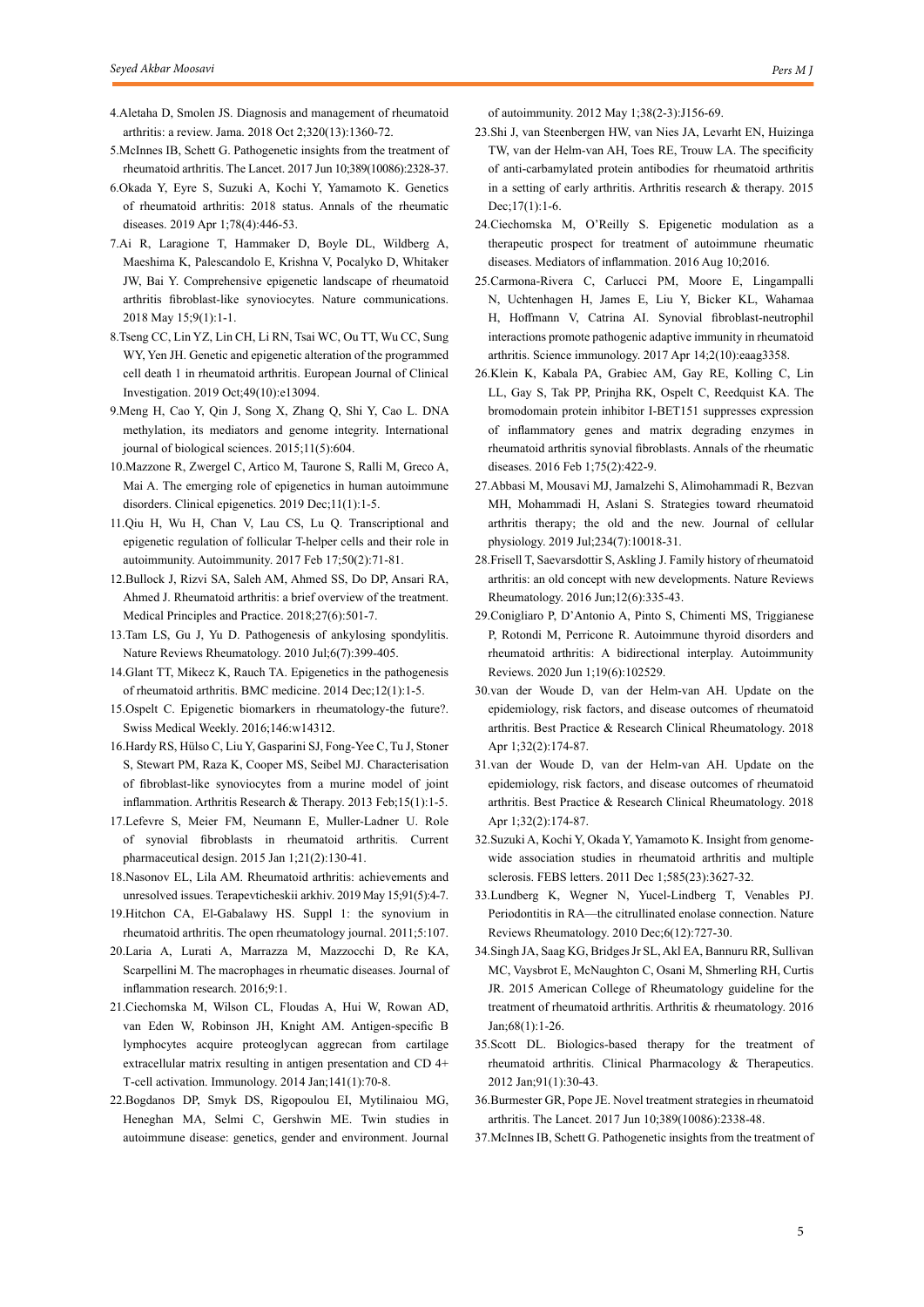rheumatoid arthritis. The Lancet. 2017 Jun 10;389(10086):2328- 37.

- 38.Bullock J, Rizvi SA, Saleh AM, Ahmed SS, Do DP, Ansari RA, Ahmed J. Rheumatoid arthritis: a brief overview of the treatment. Medical Principles and Practice. 2018;27(6):501-7.
- 39.Oliver J, Plant D, Webster AP, Barton A. Genetic and genomic markers of anti-TNF treatment response in rheumatoid arthritis. Biomarkers in Medicine. 2015 Jun;9(6):499-512.
- 40.Rein P, Mueller RB. Treatment with biologicals in rheumatoid arthritis: an overview. Rheumatology and therapy. 2017 Dec; 4(2): 247-61.
- 41.Zampeli E, Vlachoyiannopoulos PG, Tzioufas AG. Treatment of rheumatoid arthritis: unraveling the conundrum. Journal of autoimmunity. 2015 Dec 1;65:1-8.
- 42.Taylor PC, Abdul Azeez M, Kiriakidis S. Filgotinib for the treatment of rheumatoid arthritis. Expert Opinion on Investigational Drugs. 2017 Oct 3;26(10):1181-7.
- 43.Kerschbaumer A, Sepriano A, Smolen JS, van der Heijde D, Dougados M, van Vollenhoven R, McInnes IB, Bijlsma JW, Burmester GR, de Wit M, Falzon L. Efficacy of pharmacological treatment in rheumatoid arthritis: a systematic literature research informing the 2019 update of the EULAR recommendations for management of rheumatoid arthritis. Annals of the rheumatic diseases. 2020 Jun 1;79(6):744-59.
- 44.Stricker SH, Köferle A, Beck S. From profiles to function in epigenomics. Nature Reviews Genetics. 2017 Jan;18(1):51-66.
- 45.Marchal C, Miotto B. Emerging concept in DNA methylation: role of transcription factors in shaping DNA methylation patterns. Journal of cellular physiology. 2015 Apr;230(4):743-51.
- 46.Nair N, Wilson AG, Barton A. DNA methylation as a marker of response in rheumatoid arthritis. Pharmacogenomics. 2017 Sep;18(14):1323-32.
- 47.Renauer P, Coit P, Jeffries MA, Merrill JT, McCune WJ, Maksimowicz-McKinnon K, Sawalha AH. DNA methylation patterns in naïve CD4+ T cells identify epigenetic susceptibility loci for malar rash and discoid rash in systemic lupus erythematosus. Lupus science & medicine. 2015 Sep 1;2(1):e000101.
- 48.Blanch M, Mosquera JL, Ansoleaga B, Ferrer I, Barrachina M. Altered mitochondrial DNA methylation pattern in Alzheimer disease–related pathology and in Parkinson disease. The American journal of pathology. 2016 Feb 1;186(2):385-97.
- 49.Ouchi K, Takahashi S, Yamada Y, Tsuji S, Tatsuno K, Takahashi H, Takahashi N, Takahashi M, Shimodaira H, Aburatani H, Ishioka C. DNA methylation status as a biomarker of anti‐epidermal growth factor receptor treatment for metastatic colorectal cancer. Cancer science. 2015 Dec;106(12):1722-9.
- 50.Nervi C, De Marinis E, Codacci-Pisanelli G. Epigenetic treatment of solid tumours: a review of clinical trials. Clinical epigenetics. 2015 Dec;7(1):1-20.
- 51.Cribbs A, Feldmann M, Oppermann U. Towards an understanding of the role of DNA methylation in rheumatoid arthritis: therapeutic and diagnostic implications. Therapeutic advances in musculoskeletal disease. 2015 Oct;7(5):206-19.
- 52.Jin Z, Liu Y. DNA methylation in human diseases. Genes & diseases. 2018 Mar 1;5(1):1-8.
- 53.Sun B, Hu L, Luo ZY, Chen XP, Zhou HH, Zhang W. DNA

methylation perspectives in the pathogenesis of autoimmune diseases. Clinical Immunology. 2016 Mar 1;164:21-7.

- 54.de Andres MC, Perez-Pampin E, Calaza M, Santaclara FJ, Ortea I, Gomez-Reino JJ, Gonzalez A. Assessment of global DNA methylation in peripheral blood cell subpopulations of early rheumatoid arthritis before and after methotrexate. Arthritis research & therapy. 2015 Dec;17(1):1-9.
- 55.Ishida K, Kobayashi T, Ito S, Komatsu Y, Yokoyama T, Okada M, Abe A, Murasawa A, Yoshie H. Interleukin‐6 gene promoter methylation in rheumatoid arthritis and chronic periodontitis. Journal of periodontology. 2012 Jul;83(7):917-25.
- 56.Park SH, Kim SK, Choe JY, Moon Y, An S, Park MJ, Kim DS. Hypermethylation of EBF3 and IRX1 genes in synovial fibroblasts of patients with rheumatoid arthritis. Molecules and cells. 2013 Apr;35(4):298-304.
- 57.Hammaker D, Whitaker JW, Maeshima K, Boyle DL, Ekwall AK, Wang W, Firestein GS. LBH gene transcription regulation by the interplay of an enhancer risk allele and DNA methylation in rheumatoid arthritis. Arthritis & rheumatology. 2016 Nov;68(11):2637-45.
- 58.Guderud K, Sunde LH, Flåm ST, Mæhlen MT, Mjaavatten MD, Lillegraven S, Aga AB, Evenrød IM, Norli ES, Andreassen BK, Franzenburg S. Rheumatoid Arthritis Patients, Both Newly Diagnosed and Methotrexate Treated, Show More DNA Methylation Differences in CD4+ Memory Than in CD4+ Naïve T Cells. Frontiers in immunology. 2020:194.
- 59.Guo S, Zhu Q, Jiang T, Wang R, Shen Y, Zhu X, Wang Y, Bai F, Ding Q, Zhou X, Chen G. Genome-wide DNA methylation patterns in CD4+ T cells from Chinese Han patients with rheumatoid arthritis. Modern rheumatology. 2017 May 4;27(3):441-7.
- 60.Sellars M, Huh JR, Day K, Issuree PD, Galan C, Gobeil S, Absher D, Green MR, Littman DR. Regulation of DNA methylation dictates Cd4 expression during the development of helper and cytotoxic T cell lineages. Nature immunology. 2015 Jul;16(7):746-54.
- 61.Viatte S, Plant D, Han B, Fu B, Yarwood A, Thomson W, Symmons DP, Worthington J, Young A, Hyrich KL, Morgan AW. Association of HLA-DRB1 haplotypes with rheumatoid arthritis severity, mortality, and treatment response. Jama. 2015 Apr 28;313(16):1645-56.
- 62.Viatte S, Plant D, Bowes J, Lunt M, Eyre S, Barton A, Worthington J. Genetic markers of rheumatoid arthritis susceptibility in anticitrullinated peptide antibody negative patients. Annals of the rheumatic diseases. 2012 Dec 1;71(12):1984-90.
- 63.Viatte S, Massey J, Bowes J, Duffus K, arcOGEN Consortium, Eyre S, Barton A, Worthington J, Loughlin J, Arden N, Birrell F. Replication of associations of genetic loci outside the hla region with susceptibility to anti–cyclic citrullinated peptide– negative rheumatoid arthritis. Arthritis & rheumatology. 2016 Jul;68(7):1603-13.
- 64.Han GG, Lee JY, Jin GD, Park J, Choi YH, Kang SK, Chae BJ, Kim EB, Choi YJ. Tracing of the fecal microbiota of commercial pigs at five growth stages from birth to shipment. Scientific reports. 2018 Apr 16;8(1):1-9.
- 65.Lange CP, Campan M, Hinoue T, Schmitz RF, van der Meulende Jong AE, Slingerland H, Kok PJ, van Dijk CM, Weisenberger